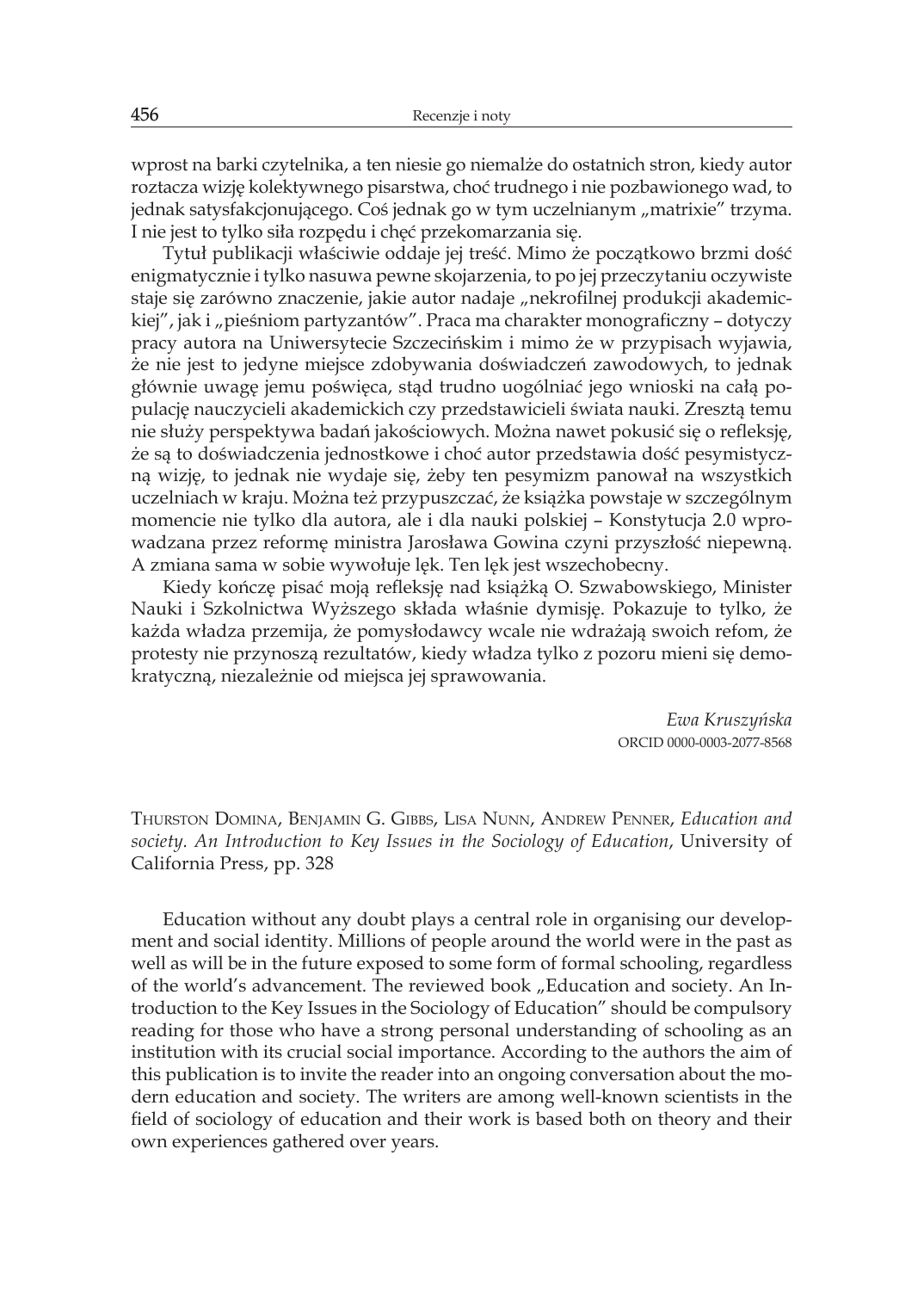The book starts with an introduction which describes the structure and mentions the backdrop of this publication. The main source of ideas for the development of this work comes from the annual faculty conference and the Sociology of Education association's meetings. The authors explicitly highlight the opportunity of sharing the excitement of scientific discovery and intense debates among eighty experts while having a meal together. Finally, the publication which consists of three elaborate parts with sixteen chapters together with several case studies is the outcome of those previous, fruitful meetings. Each of the chapters in this volume is written by passionate experts who even sometimes disagree with one another as it should be. The language is attractive, clearly inviting to reflect and very personal through the whole book. But more importantly, every part is finished with a summary of sociological thinking and complex research on described issues.

Part one, written by the experts in the sociology of education offers the reader a broad overview of the field from a global perspective and its recent changes. The title "Theoretical Orientations in the Sociology of Education" presents basic knowledge about the growth of schooling and its role in the stratification system. The question raised by the authors is if the contemporary schools are a compensatory, neutral or exacerbatory institution? Evan Schofer and Douglas Downey are drawing our attention to the differences and similarities in which educational systems exist worldwide. Additionally, the writers managed to present the complex relationship between social inequality and education in the present times.

The chapters and case studies in the second section called "Student Experiences in Education" address some of the social problems such as: gender inequality, race in education, immigrant children, social class, peer sorting and influence. What is great about this part is the unique insight into the student experience within educational institutions. The writers' line of thoughts is very structured and well-presented in this part. The authors put great emphasis to investigate how these experiences vary with researched students' ascriptive traits. The final chapters outline the informal social processes between students in different peer groups as well as interactions between students and teachers in schools.

The last but not least part of this publication is entitled "Schools and Other Educational Organizations". It was incredibly interesting to me to find out more about the meaning and effects of textbooks and curricula, the interaction between special education and social inequality and in particular about a sociology of the school discipline. Apart from that, the observant reader will get a complex picture of sociological perspectives on school segregation by race or ethnicity or higher education and the labour market. The last part of the book takes on more formal social structures than the previous ones, therefore it helps to define contemporary education and its place in the modern society. Furthermore, the third section consists of two important case studies, which illustrate issues of the school's organisation forms that needs to be adapted to the new realms.

*Education and society* has a transparent and presentable structure, which helps the reader to connect the ideas and facts to their own educational experience.